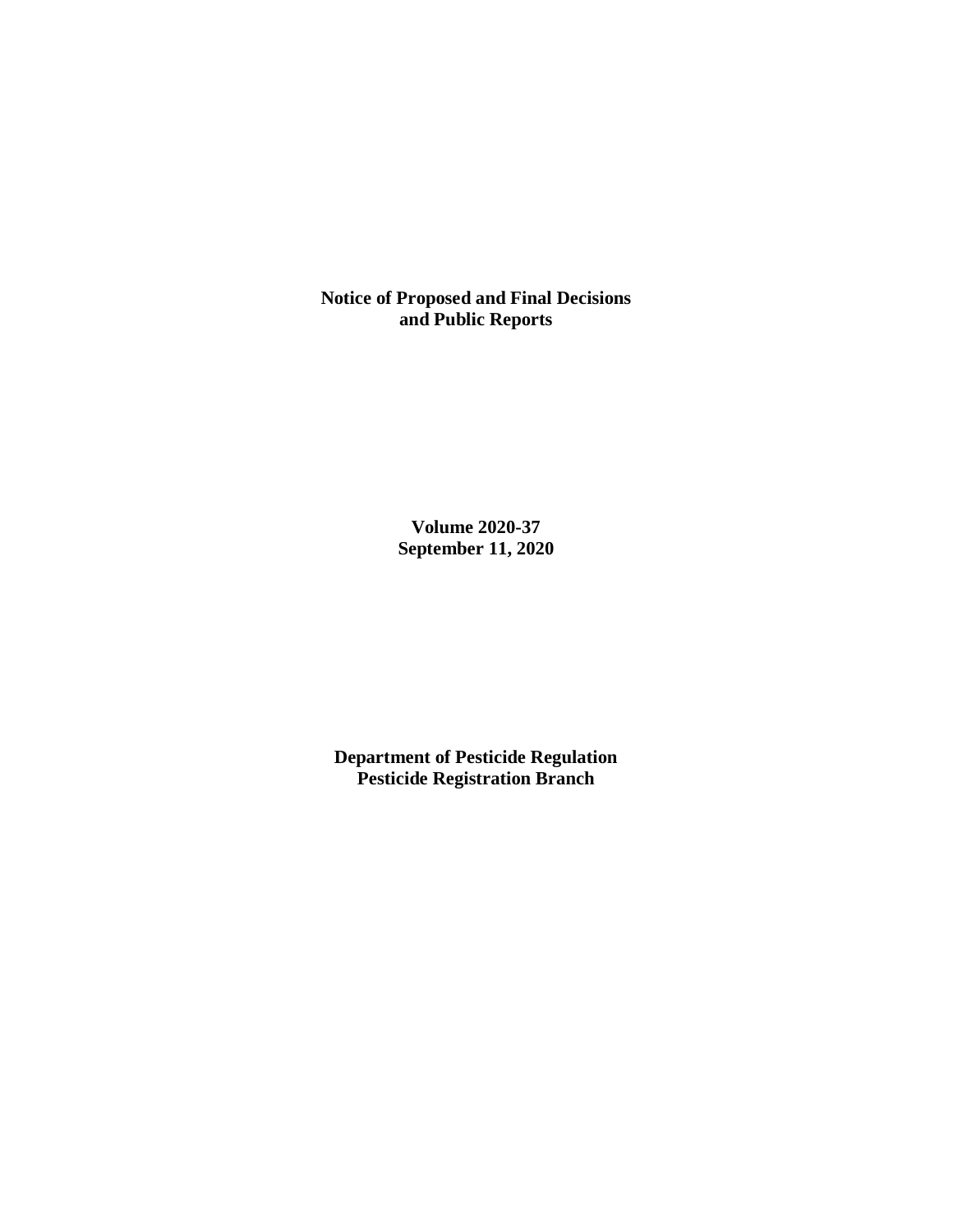## COMMENT PERIOD ENDS OCTOBER 11, 2020

# **NOTICE OF FINAL DECISIONS TO REGISTER PESTICIDE PRODUCTS AND WRITTEN EVALUATION**

Pursuant to Title 3, California Code of Regulations section 6255, the Director of the Department of Pesticide Regulation (DPR), files this Notice of Final Decisions to Register Pesticide Products with the Secretary of the Resources Agency for posting. This notice must remain posted for a period of 30 days for public inspection. Between the time DPR posts a proposed registration decision for public comment and DPR makes a final decision regarding the product, nonsignificant changes may be made to the product label (e.g., revising the product name, changing a master label to an end-use marketing label, correcting typographical errors). If the changes are not significant, DPR will not re-notice the product for public review and comment. However, if significant changes are made to the product label that substantially affect DPR's analysis on direct or indirect significant adverse environmental or human health impacts that can reasonably be expected to occur from the proposed decision, DPR will re-notice the product label for public review and comment.

In addition, for any product that is posted proposed to register as a conditional registration, the registrant may address the conditions of registration by providing the appropriate data or modifying the product label (e.g., remove use site, add "not for use in California" to a use site) during the posting period. If the registrant adequately addresses the conditions of registration during the posting period and the resulting change to the product label is not significant such that DPR must re-post the product label for review and public comment, DPR will post the product below, but will no longer have a "conditional" designation by the registration type.

For information about submitting a request for any documents related to this notice, please visit [https://www.cdpr.ca.gov/public\\_r.htm.](https://www.cdpr.ca.gov/public_r.htm)

To view the public report that was issued when the product was proposed for registration, click on the hyperlinked Tracking Number for the product.

*Tracking Number with hyperlink to public report – (EPA Registration Number) Applicant / Brand Name*

[277105](https://www.cdpr.ca.gov/docs/registration/nod/public_reports/277105.pdf) - (91197 - 3) AFS009 PLANT PROTECTION, INC. MASTER LABEL - HOWLER USE: FUNGICIDE - FOR THE CONTROL OF DISEASES SUCH AS BROWN PATCH, PYTHIUM BLIGHT, AND ANTHRACNOSE ON TURF, ORNAMENTALS, AND CROPS SUCH AS CUCUMBERS, STRAWBERRIES, AND TOMATOES TYPE: SECTION 3 REGISTRATION - CONDITIONAL ACTIVE INGREDIENT(S): PSEUDOMONAS CHLORORAPHIS SUBSP. AURANTIACA STRAIN AFS009 CAS NUMBER(S): (NO CAS NUMBER)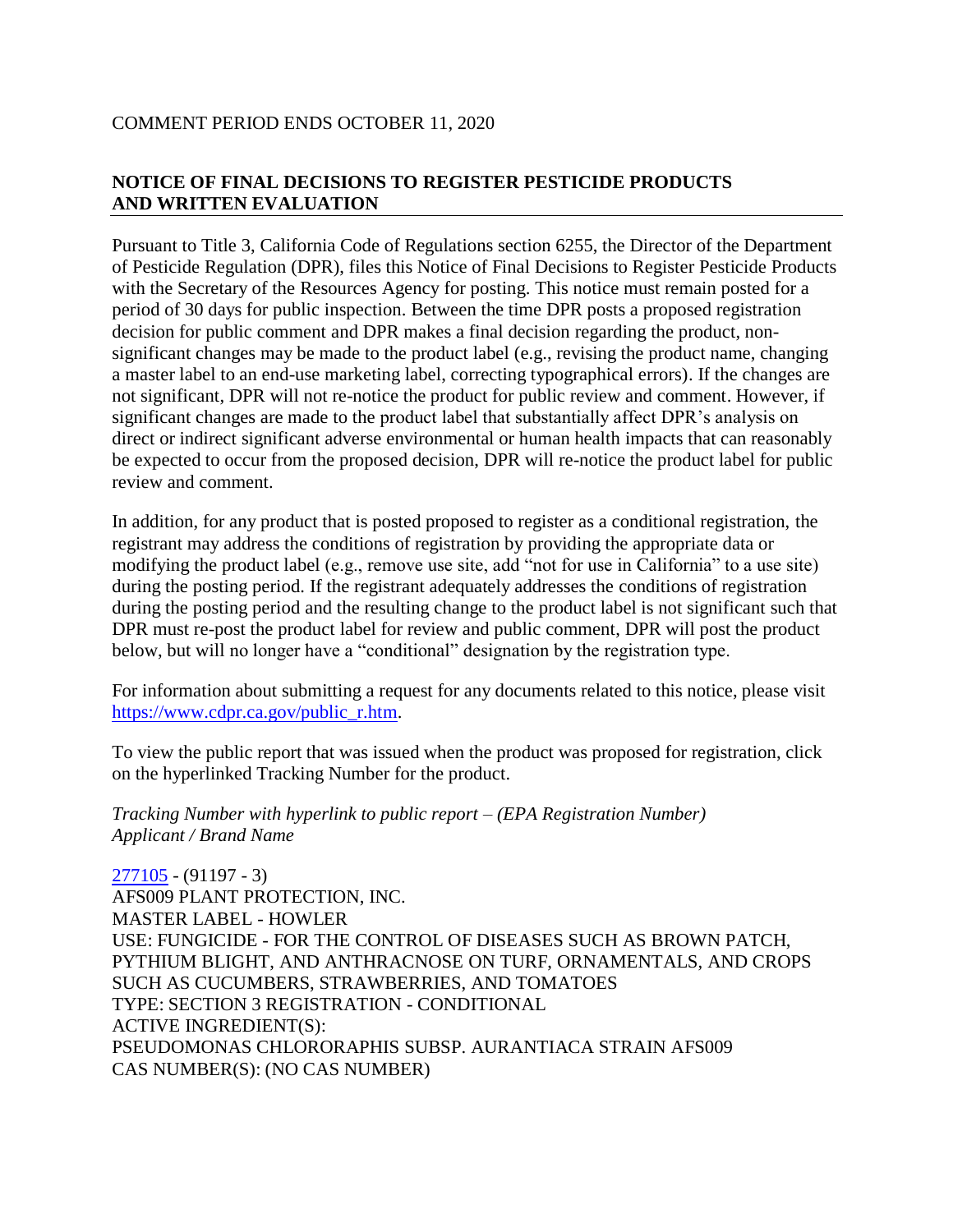**Notice of Final Decisions to Register (Continued) Page 2**

#### [293117](https://www.cdpr.ca.gov/docs/registration/nod/public_reports/293117.pdf) - (91865 - 2)

HAWTHORNE HYDROPONICS LLC D/B/A GENERAL HYDROPONICS GENERAL HYDROPONICS EXILE INSECTICIDE/FUNGICIDE/MITICIDE USE: FUNGICIDE, INSECTICIDE, MITICIDE - FOR THE CONTROL OF PESTS AND DISEASES SUCH AS APHIDS, MITES, AND POWDERY MILDEW ON HEMP GROWING OUTDOORS, IN GREENHOUSES, AND IN INTERIORSCAPES TYPE: SECTION 3 LABEL AMENDMENT - TO ADD A SUPPLEMENTAL LABEL ACTIVE INGREDIENT(S): POTASH SOAP CAS NUMBER(S): 8046-74-0

[293184](https://www.cdpr.ca.gov/docs/registration/nod/public_reports/293184.pdf) - (91865 - 1) HAWTHORNE HYDROPONICS LLC D/B/A GENERAL HYDROPONICS GENERAL HYDROPONICS PREVASYN INSECT REPELLANT/INSECTICIDE USE: INSECTICIDE, REPELLENT - FOR THE CONTROL OF INSECTS SUCH AS MITES, THRIPS, AND BORERS ON HEMP TYPE: SECTION 3 LABEL AMENDMENT - TO ADD A SUPPLEMENTAL LABEL ACTIVE INGREDIENT(S): CAPSICUM OLEORESIN GARLIC SOYBEAN OIL CAS NUMBER(S): 404-86-4 , 8000-78-0 , 8001-22-7

[293093](https://www.cdpr.ca.gov/docs/registration/nod/public_reports/293093.pdf) - (37549 - 1) MEDLINE INDUSTRIES, INC. MICRO-KILL BLEACH GERMICIDAL BLEACH WIPES USE: DISINFECTANT - FOR THE CONTROL OF ORGANISMS SUCH AS SALMONELLA ENTERICA, CANDIDA ALBICANS, AND HEPATITIS A VIRUS ON HARD, NON-POROUS SURFACES SUCH AS TABLES, CARTS, PATIENT CARE EQUIPMENT, DIGITAL SCREENS, TELEPHONES, AND SINK TOPS IN HOSPITALS TYPE: SECTION 3 LABEL AMENDMENT - TO RE-ORGANIZE ORGANISMS IN THE EFFICACY CLAIMS SECTION BY VIRUS TYPE; TO ADD EFFICACY CLAIMS AGAINST CYTOMEGALOVIRUS, ENTEROVIRUS TYPE D68, INFLUENZA B VIRUS, AND CANDIDA AURIS; AND TO UPDATE ADDRESS ON THE PRODUCT LABEL ACTIVE INGREDIENT(S): SODIUM HYPOCHLORITE CAS NUMBER(S): 7681-52-9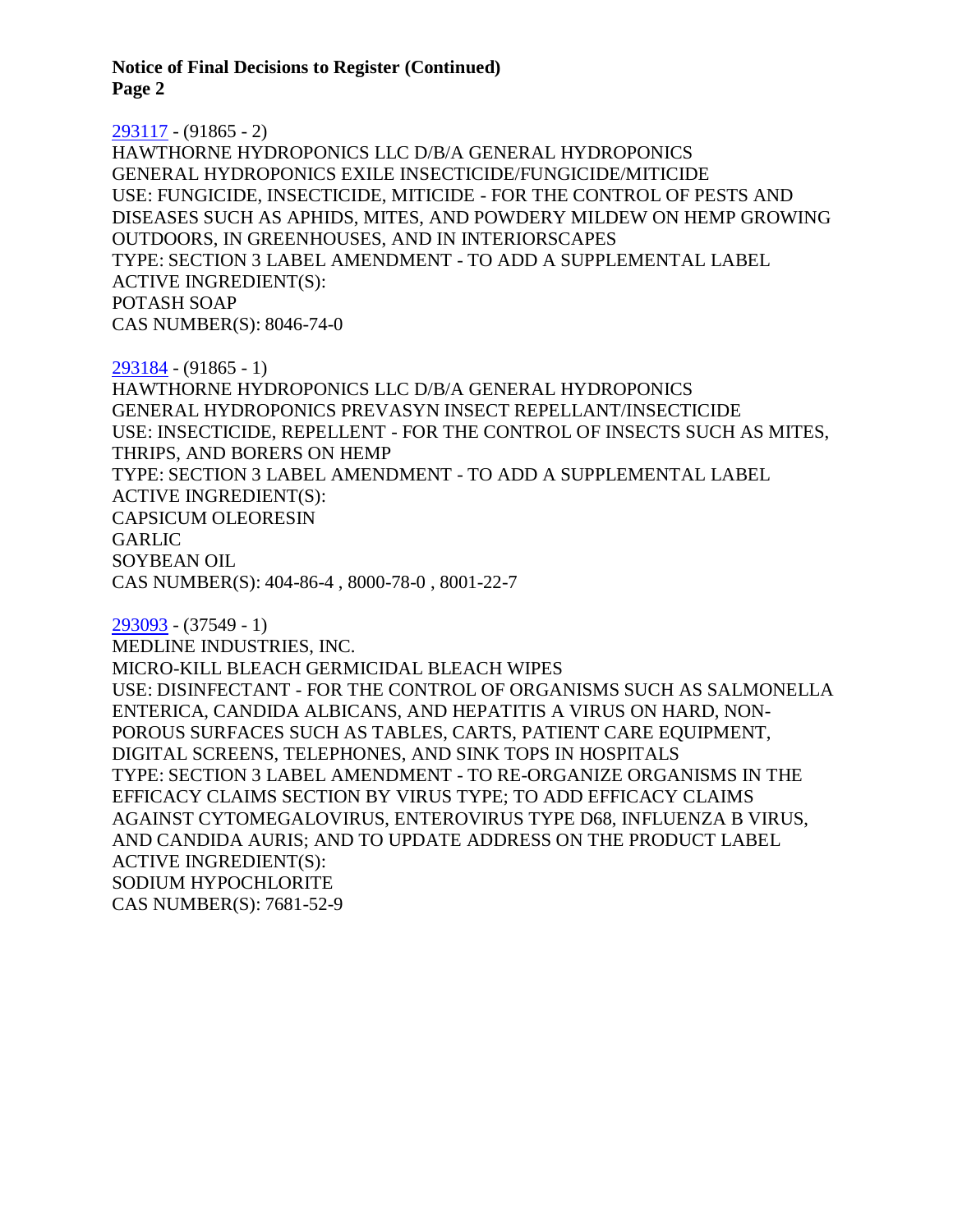## **Notice of Final Decisions to Register (Continued) Page 3**

## **Written Evaluation**

Pursuant to Title 3, California Code of Regulations section 6254, this notice includes a written evaluation of significant environmental points raised in comments submitted during the review and comment period required by Title 3, California Code of Regulations section 6253 for any of the products listed above.

### **DPR received no comments on the above listed products.**

Tulio Macedo

09/11/2020

 Tulio Macedo, Chief Pesticide Registration Branch

Dated